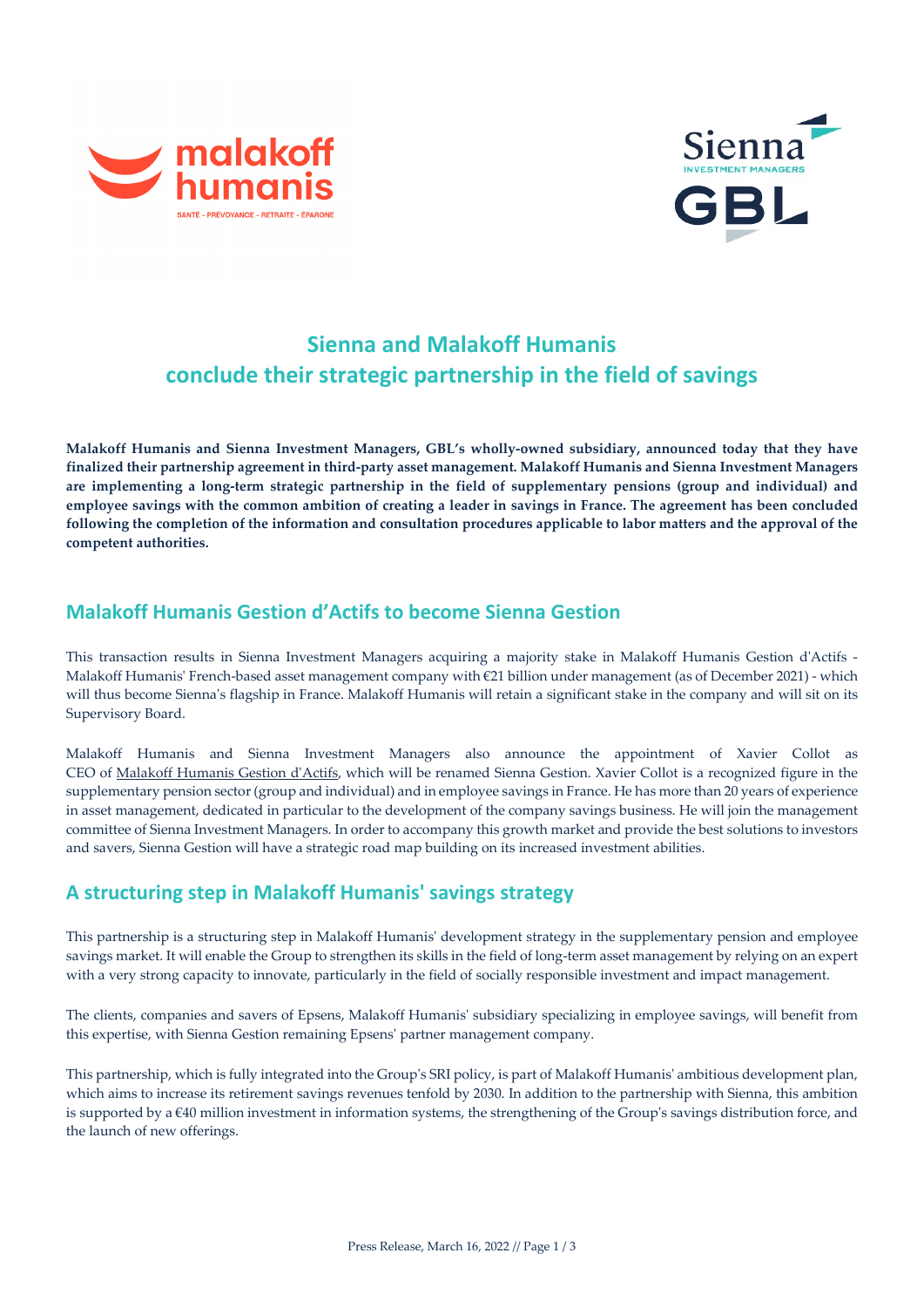



## **Sienna Investment Managers continues its development**

This partnership is part of Sienna Investment Managers' development strategy in France, which continues its committed development in third-party asset management, and intends to take advantage of the new retirement savings market. With the 2019 Pacte law giving an unprecedented boost to the supplementary retirement and employee savings market, Sienna Investment Managers, through its partnership with Malakoff Humanis, and thanks to a differentiating approach to the financial management of long-term assets, has the ambition to emerge as a leader in retirement savings.

Thomas Saunier, Chief Executive Officer of Malakoff Humanis said*: "This partnership will enable us to optimize our expertise in asset management to offer our clients an innovative and responsible financial and wealth engineering service, reconciling financial performance, environmental and social impact, in the service of long-term savings."*

Xavier Collot, CEO of Sienna Gestion declares: *"The savings market is in state of change, combining liquid and long-term assets in a market in full reconfiguration after the Pacte law. The market dynamics require efficient management products with an impact dimension."*

#### **About Malakoff Humanis**

Malakoff Humanis is a non-profit, parity-based, mutual insurance group and the leader in group health and welfare insurance, with nearly €8.2 billion in equity capital, more than 400,000 corporate clients and 10 million protected individuals (insured and beneficiaries).

As part of the management of the Agirc-Arrco supplementary pension scheme, the Group pays €38.6 billion in benefits to 6 million beneficiaries and collects contributions from 600,000 companies and 6.5 million contributors.

Malakoff Humanis puts its performance at the service of social utility and devotes more than €160 million each year to supporting people in situations of social fragility.

[www.malakoffhumanis.com](https://protect-eu.mimecast.com/s/P_e_C86JKuY3QKs1BmFN?domain=malakoffhumanis.com)

**@MalakoffHumanis**

## **About Sienna Investment Managers**

Sienna Investment Managers, a platform for alternative investments and real assets and a wholly-owned subsidiary of GBL, is present in 7 countries, and notably in Luxembourg, London, Paris, Hamburg, Amsterdam, Madrid and Seoul.

Sienna manages €10.1 billion (at the end of December 2021), of which €3.2 billion is in permanent capital (or NAV) on behalf of its shareholder GBL as well as international clients. Sienna specializes in real assets, notably real estate, investments in private market funds and direct equity investments in unlisted companies, particularly in the digital sector. Sienna recently announced that it had entered into exclusive negotiations with ACOFI Gestion to acquire ACOFI from certain of its current shareholders. Following this transaction, Sienna would be the sole controlling shareholder of ACOFI. [www.sienna-im.com](http://www.sienna-im.com/)